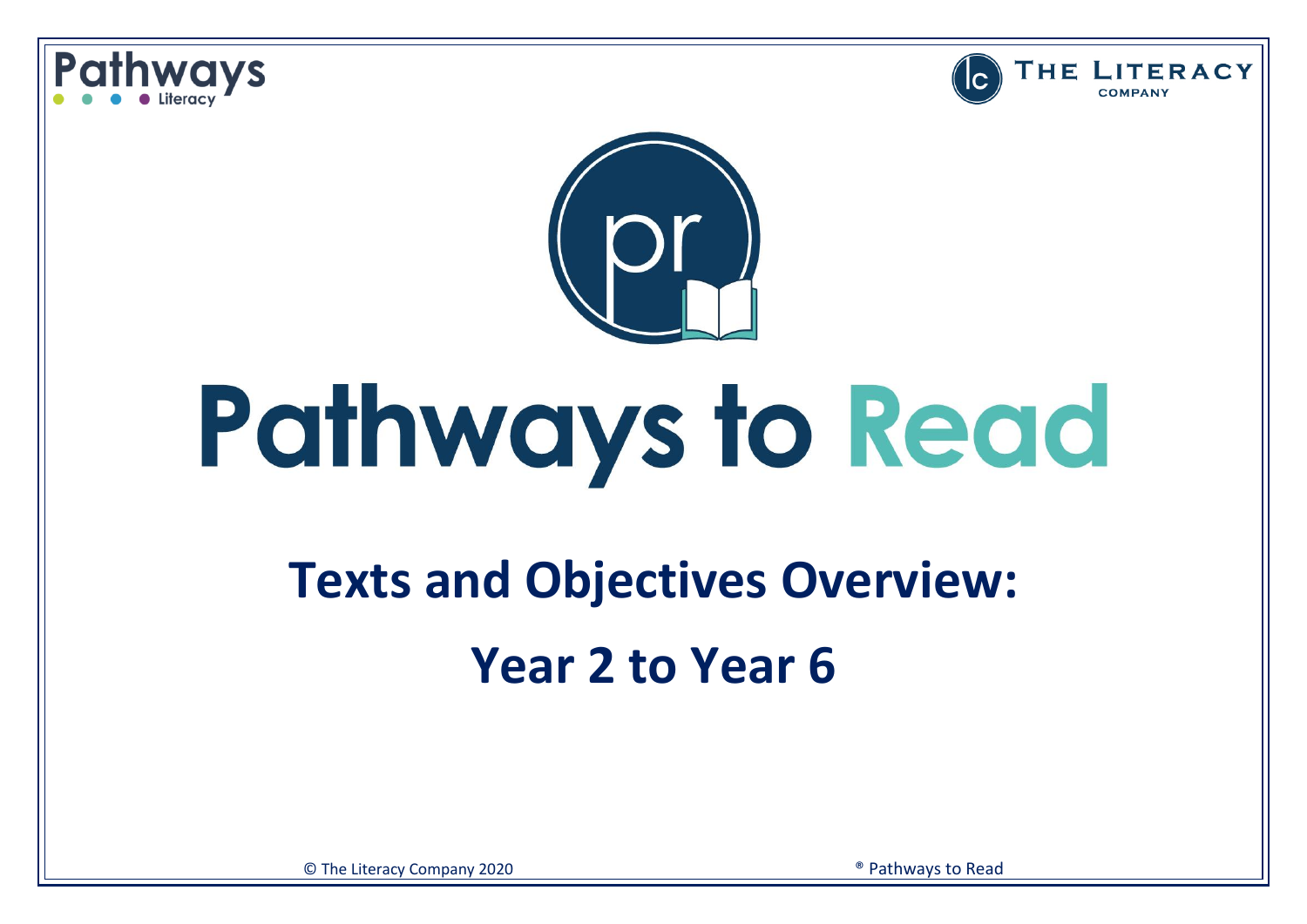



#### **Overview of texts: Year 2 to Year 6**

| Year<br>group  | <b>Autumn term</b>                                                                                                                                        |                                                                                                                                                              |                                                                                                                                                                  | <b>Spring term</b>                                                                                                                                                    | <b>Summer term</b>                                                                                                                                                                               |                                                                                                                                                                        |
|----------------|-----------------------------------------------------------------------------------------------------------------------------------------------------------|--------------------------------------------------------------------------------------------------------------------------------------------------------------|------------------------------------------------------------------------------------------------------------------------------------------------------------------|-----------------------------------------------------------------------------------------------------------------------------------------------------------------------|--------------------------------------------------------------------------------------------------------------------------------------------------------------------------------------------------|------------------------------------------------------------------------------------------------------------------------------------------------------------------------|
| $\overline{2}$ | Autumn 1                                                                                                                                                  | Autumn <sub>2</sub>                                                                                                                                          | <b>Spring 1</b>                                                                                                                                                  | Spring 2                                                                                                                                                              | Summer 1                                                                                                                                                                                         | Summer 2                                                                                                                                                               |
|                | <b>Troll by Julia Donaldson</b><br><b>The Three Billy Goats Gruff</b><br>by Mara Alperin<br>Genre - Fiction: fantasy,<br>Fiction: fairytale               | <b>Above and Below by Patricia</b><br><b>Hegarty</b><br><b>Genre</b> - Information                                                                           | The Dragonsitter by Josh<br>Lacey, Real Dragons! by<br>Jennifer Szymanski (National<br><b>Geographic Kids series)</b><br>Genre - Recount: emails,<br>Information | Owen and the Soldier by Lisa<br><b>Thompson</b><br>Genre - Fiction: story with a<br>familiar setting                                                                  | <b>Fantastic Mr Fox by Roald</b><br><b>Dahl</b><br><b>Genre</b> - Fiction: adventure                                                                                                             | <b>Grimm's Fairytales</b><br>(Usborne Books)<br>Genre - Fiction: fairytale                                                                                             |
| 3              | Autumn 1                                                                                                                                                  | Autumn <sub>2</sub>                                                                                                                                          | <b>Spring 1</b>                                                                                                                                                  | Spring 2                                                                                                                                                              | Summer 1                                                                                                                                                                                         | Summer 2                                                                                                                                                               |
|                | The Sea Book by Charlotte<br><b>Milner</b><br>Genre - Information                                                                                         | <b>Ice Palace by Robert</b><br><b>Swindells</b><br><b>Genre</b> - Fiction: adventure                                                                         | The Iron Man by Ted Hughes,<br>The Iron Giant (film, 1999)<br><b>Genre</b> - Fiction: fantasy                                                                    | The Morning I Met a Whale<br>by Michael Morpurgo, Why<br>would anyone hurt a whale?<br>by The Literacy Company<br>Genre - Fiction: adventure,<br><b>Information</b>   | <b>Usborne Illustrated Atlas of</b><br><b>Britain and Ireland by Struan</b><br><b>Reid, Up (film clip, Disney)</b><br>Genre - Information                                                        | <b>Egyptian Cinderella by Shirley</b><br><b>Climo, Wonderful Things by</b><br><b>The Literacy Company</b><br>Genre - Recount, Fiction:<br>historical/ traditional tale |
| 4              | Autumn 1                                                                                                                                                  | Autumn <sub>2</sub>                                                                                                                                          | Spring 1                                                                                                                                                         | Spring 2                                                                                                                                                              | Summer 1                                                                                                                                                                                         | Summer 2                                                                                                                                                               |
|                | <b>A World Full of Animal</b><br><b>Stories: 50 Folk Tales and</b><br><b>Legends by Angela McAllister</b><br><b>Genre</b> - Fiction: traditional<br>tales | The Train to Impossible<br><b>Places by P.G. Bell</b><br>Genre - Fiction: fantasy                                                                            | <b>DKfindout! Volcanoes by</b><br><b>Maria Gill</b><br><b>Genre</b> – Information                                                                                | Ariki and the Island of<br><b>Wonders by Nicola Davies</b><br><b>Genre</b> - Fiction: adventure                                                                       | <b>Fantastically Great Women</b><br>who Saved the Planet by Kate<br><b>Pankhurst</b><br><b>Plastic Pollution by The</b><br><b>Literacy Company</b><br>Genre - Recount: biography,<br>Information | <b>A Myth-Hunter's Travel</b><br><b>Guide by The Literacy</b><br><b>Company</b><br>Genre - Information                                                                 |
| 5              | Autumn 1                                                                                                                                                  | Autumn 2                                                                                                                                                     | Spring 1                                                                                                                                                         | Spring 2                                                                                                                                                              | Summer 1                                                                                                                                                                                         | Summer 2                                                                                                                                                               |
|                | <b>Goodnight Stories for Rebel</b><br><b>Girls by Elena Favilli</b><br>Genre - Biography                                                                  | <b>Hansel and Gretel by Neil</b><br><b>Gaiman</b><br><b>Genre</b> - Fiction: traditional<br>tale                                                             | <b>Odd and the Frost Giants by</b><br><b>Neil Gaiman</b><br>Genre - Fiction: myths and<br>legends                                                                | <b>Exploring Space by The</b><br><b>Literacy Company, Planet</b><br><b>Unknown by Shawn Wang</b><br>(film)<br>Genre - Information, Film                               | <b>The Last Wild by Piers</b><br>Torday, Pollution - a look<br>behind the scenes by The<br><b>Literacy Company</b><br>Genre - Persuasion/<br>information Fiction:<br>contemporary                | <b>African Tales: A Barefoot</b><br><b>Collection by Gcina Mhlophe</b><br>and Rachel Griffin<br><b>Genre</b> – Fiction: books from<br>other cultures and traditions    |
| 6              | Autumn 1                                                                                                                                                  | Autumn <sub>2</sub>                                                                                                                                          | Spring 1                                                                                                                                                         | Spring 2                                                                                                                                                              | Summer 1                                                                                                                                                                                         | Summer 2                                                                                                                                                               |
|                | <b>When we were Warriors by</b><br><b>Emma Carroll</b><br><b>Genre</b> – Fiction: historical                                                              | Into the Jungle by Katherine<br><b>Rundell, Martha's Suitcase by</b><br><b>The Literacy Company</b><br><b>Genre</b> - Fiction: classic<br><b>Information</b> | <b>The Happy Prince and Other</b><br><b>Tales by Oscar Wilde</b><br><b>Genre - Fiction: classic</b>                                                              | <b>The Explorer by Katherine</b><br><b>Rundell, Exploring the</b><br><b>Amazon by The Literacy</b><br><b>Company</b><br>Genre - Information, Fiction:<br>contemporary | <b>Great Adventurers by Alistair</b><br><b>Humphreys</b><br><b>Genre</b> – Information                                                                                                           | <b>Sky Chasers by Emma Carroll</b><br><b>Genre</b> - Fiction: adventure                                                                                                |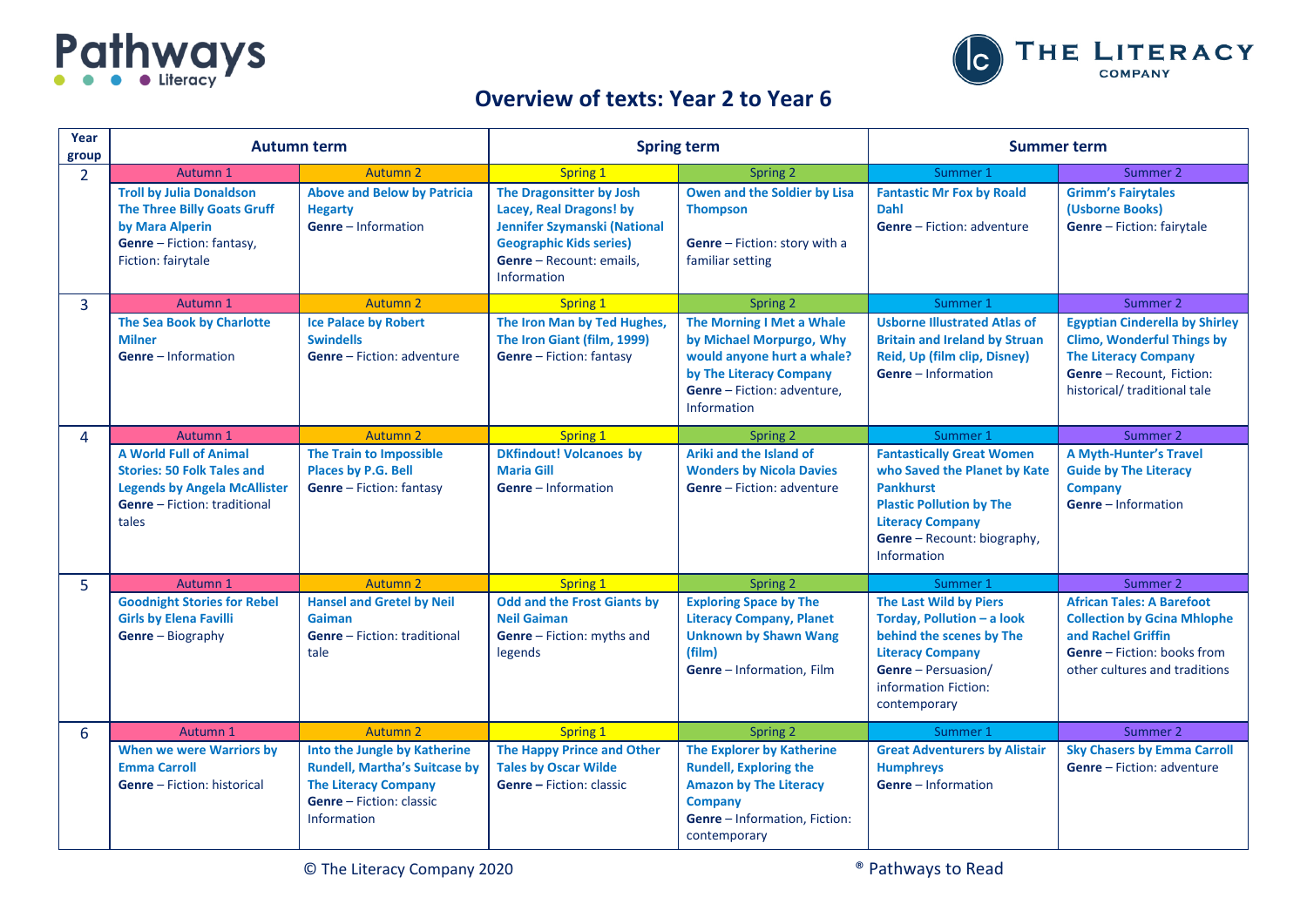



| Autumn 1                                         | Autumn 2                | Spring 1                                                                                         | Spring 2                                            | Summer 1                         | Summer 2                     |
|--------------------------------------------------|-------------------------|--------------------------------------------------------------------------------------------------|-----------------------------------------------------|----------------------------------|------------------------------|
| <b>Troll by Julia Donaldson</b>                  | Above and Below by      | The Dragonsitter by Josh                                                                         | Owen and the Soldier by                             | <b>Fantastic Mr Fox by Roald</b> | <b>Grimm's Fairytales</b>    |
| <b>The Three Billy Goats</b>                     | <b>Patricia Hegarty</b> | Lacey                                                                                            | <b>Lisa Thompson</b>                                | <b>Dahl</b>                      | (Usborne Books)              |
| <b>Gruff by Mara Alperin</b>                     |                         | <b>Real Dragons! by Jennifer</b><br><b>Szymanski (National</b><br><b>Geographic Kids series)</b> |                                                     |                                  |                              |
| Genre:<br>Fiction: fantasy<br>Fiction: fairytale | Genre:<br>Information   | Genre:<br>Recount: emails<br><b>Information</b>                                                  | Genre:<br>Fiction: story with a<br>familiar setting | Genre:<br>Fiction: adventure     | Genre:<br>Fiction: fairytale |

#### **Ongoing skills:**

- Listen to, discuss and express views about a wide range of contemporary and classic poetry, stories and non-fiction at a level beyond that at which they can read independently
- Become increasingly familiar with and retell a wider range of stories, fairy stories and traditional tales
- Participate in discussion about books, poems and other works that are read to them and those that they can read for themselves, taking turns and listening to what others say
- Explain and discuss their understanding of books, poems and other material, both those that they listen to and those that they read for themselves
- Recognise simple recurring literary language in stories and poetry
- Draw on what they already know or on background information and vocabulary
- Check that the text makes sense to them as they read and correct inaccurate reading
- Recognise simple recurring literary language in stories and poetry

**Predict:** Predict what might happen on the basis of what has been read so far

**Clarify vocabulary:** Discuss and clarify meaning of words, linking new meanings to known vocabulary

#### **Retrieve:** Answer and ask questions

| <b>Mastery focus:</b>                                                                                                                                          |                                                                                                     |                                                                                                                                                                          |                                                                                                                   |                                                                                                                                                                |                                                                          |
|----------------------------------------------------------------------------------------------------------------------------------------------------------------|-----------------------------------------------------------------------------------------------------|--------------------------------------------------------------------------------------------------------------------------------------------------------------------------|-------------------------------------------------------------------------------------------------------------------|----------------------------------------------------------------------------------------------------------------------------------------------------------------|--------------------------------------------------------------------------|
| Make inferences on the<br>basis of what is being said<br>and done<br>Discuss the sequence of<br>events in books and how<br>items of information are<br>related | Answer and ask questions<br>Introduce non-fiction<br>books that are structured<br>in different ways | Answer and ask questions<br>Introduce non-fiction<br>books that are structured<br>in different ways<br>Make inferences on the<br>basis of what is being said<br>and done | Discuss their favourite<br>words and phrases<br>Make inferences on the<br>basis of what is being said<br>and done | Discuss the sequence of<br>events in books and how<br>items of information are<br>related<br>Make inferences on the<br>basis of what is being said<br>and done | Discuss their favourite<br>words and phrases<br>Answer and ask questions |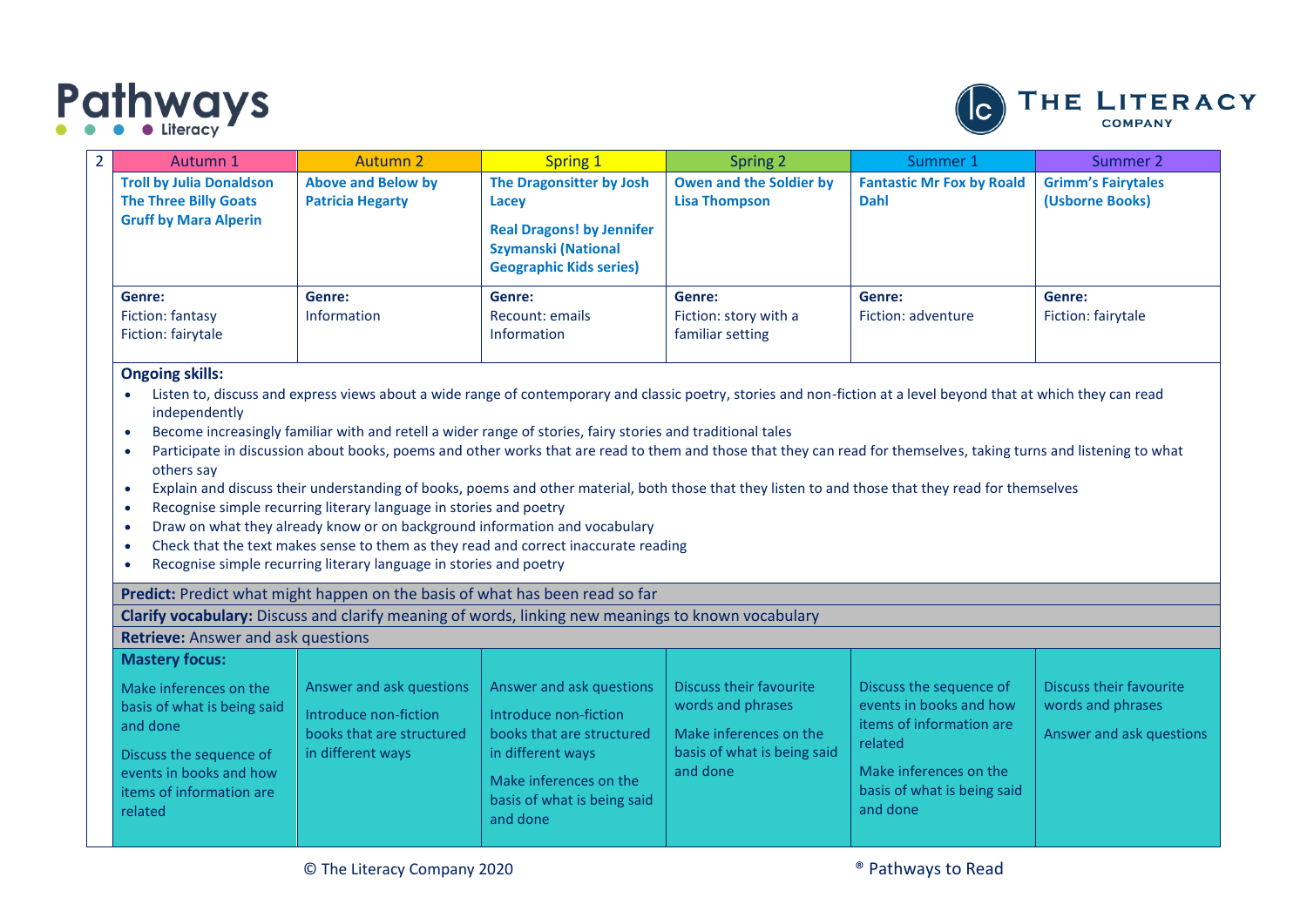



### **Pathways to Read Overview of objectives – Year 2**

|                                                                  | <b>Reading skills</b>                                                                                                                                                               | Au1          | Au2 | Sp1          | Sp <sub>2</sub> | S <sub>u1</sub> | Su2 |  |  |
|------------------------------------------------------------------|-------------------------------------------------------------------------------------------------------------------------------------------------------------------------------------|--------------|-----|--------------|-----------------|-----------------|-----|--|--|
|                                                                  | <b>Ongoing skills:</b>                                                                                                                                                              |              |     |              |                 |                 |     |  |  |
|                                                                  | Listen to, discuss and express views about a wide range of contemporary and classic poetry, stories and non-<br>fiction at a level beyond that at which they can read independently |              |     |              |                 |                 |     |  |  |
|                                                                  | Become increasingly familiar with and retell a wider range of stories, fairy stories and traditional tales                                                                          |              |     |              |                 |                 |     |  |  |
| $\bullet$                                                        | Participate in discussion about books, poems and other works that are read to them and those that they can<br>read for themselves, taking turns and listening to what others say    |              |     |              |                 |                 |     |  |  |
| $\bullet$                                                        | Explain and discuss their understanding of books, poems and other material, both those that they listen to<br>and those that they read for themselves                               |              |     |              |                 |                 |     |  |  |
| $\bullet$                                                        | Recognise simple recurring literary language in stories and poetry                                                                                                                  |              |     |              |                 |                 |     |  |  |
| ٠                                                                | Draw on what they already know or on background information and vocabulary                                                                                                          |              |     |              |                 |                 |     |  |  |
| $\bullet$                                                        | Check that the text makes sense to them as they read and correct inaccurate reading                                                                                                 |              |     |              |                 |                 |     |  |  |
|                                                                  | Recognise simple recurring literary language in stories and poetry                                                                                                                  |              |     |              |                 |                 |     |  |  |
|                                                                  | <b>Core skills:</b>                                                                                                                                                                 |              |     |              |                 |                 |     |  |  |
|                                                                  | Predict what might happen on the basis of what has been read so far<br>(1e)<br>Discuss and clarify the meaning of words, linking new meanings to<br>known vocabulary (1a)           |              |     |              |                 |                 |     |  |  |
|                                                                  | <b>Mastery focus:</b>                                                                                                                                                               |              |     |              |                 |                 |     |  |  |
|                                                                  | Discuss the sequence of events in books and how items of information are<br>related (1c)                                                                                            | $\checkmark$ |     |              |                 |                 |     |  |  |
|                                                                  | Answer and ask questions (1b)                                                                                                                                                       |              |     | $\checkmark$ |                 |                 |     |  |  |
| Make inferences on the basis of what is being said and done (1d) |                                                                                                                                                                                     |              |     |              |                 |                 |     |  |  |
|                                                                  | Discuss their favourite words and phrases                                                                                                                                           |              |     |              |                 |                 |     |  |  |
|                                                                  | Introduce non-fiction books that are structured in different ways                                                                                                                   |              |     |              |                 |                 |     |  |  |

#### These skills are covered through *Pathways to Write* and *Pathways to Write Poetry units:*

Recognise simple recurring literary language in poetry Continue to build up a repertoire of poems learnt by heart, appreciating these and reciting some, with appropriate intonation to make the meaning clear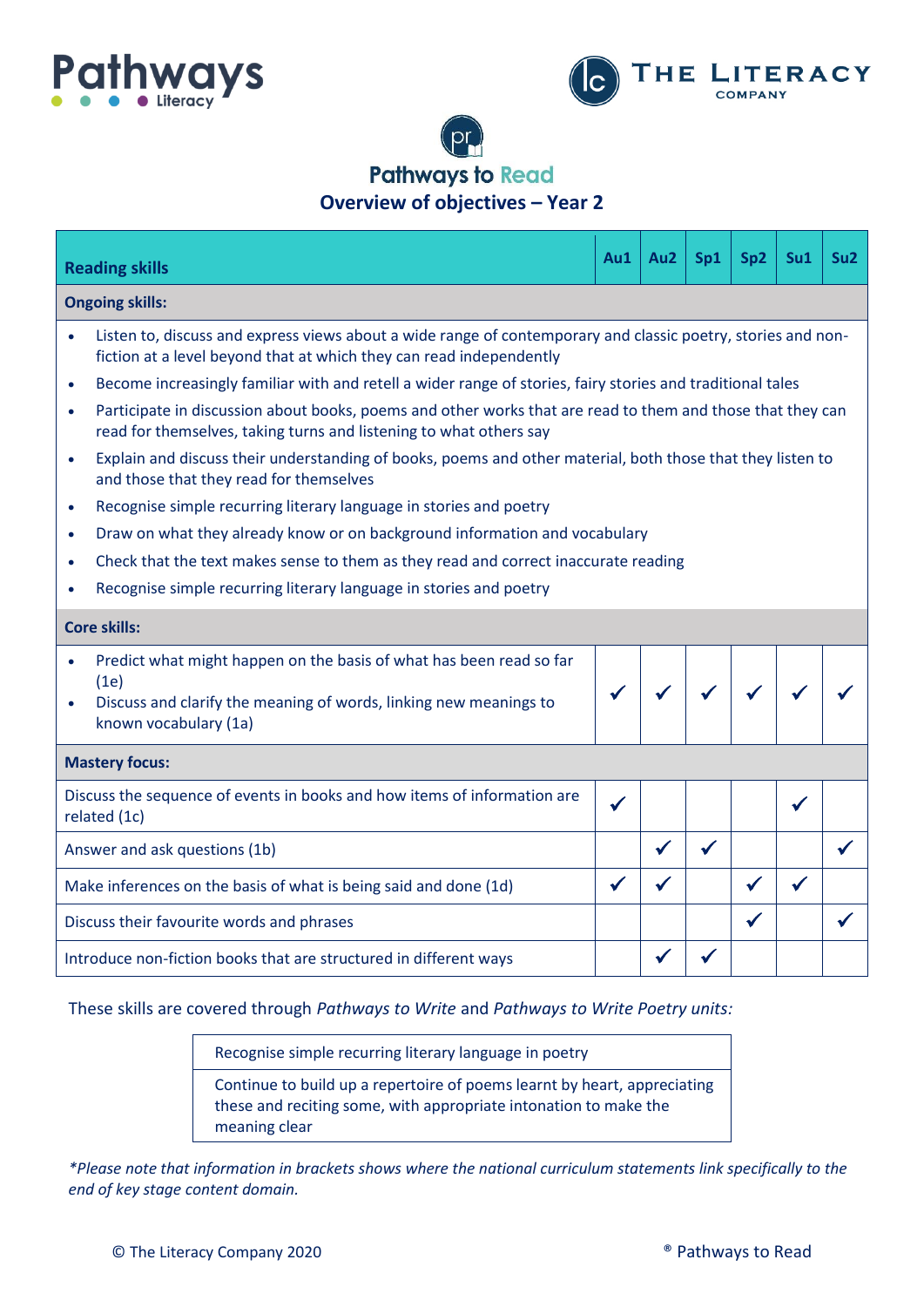

| 3 | Autumn 1                                                                                                                                                                                                                                                                                                                                                                                                                                                                                                                                                                                         | <b>Autumn 2</b>                                                                                                                                                                                                                                                    | <b>Spring 1</b>                                                                                                                                                                                                                                                                         | <b>Spring 2</b>                                                                                                                                                                                                                                                    | Summer 1                                                                                                                                                                                                                | Summer 2                                                                                                                                                                                                          |  |  |  |  |
|---|--------------------------------------------------------------------------------------------------------------------------------------------------------------------------------------------------------------------------------------------------------------------------------------------------------------------------------------------------------------------------------------------------------------------------------------------------------------------------------------------------------------------------------------------------------------------------------------------------|--------------------------------------------------------------------------------------------------------------------------------------------------------------------------------------------------------------------------------------------------------------------|-----------------------------------------------------------------------------------------------------------------------------------------------------------------------------------------------------------------------------------------------------------------------------------------|--------------------------------------------------------------------------------------------------------------------------------------------------------------------------------------------------------------------------------------------------------------------|-------------------------------------------------------------------------------------------------------------------------------------------------------------------------------------------------------------------------|-------------------------------------------------------------------------------------------------------------------------------------------------------------------------------------------------------------------|--|--|--|--|
|   | The Sea Book by<br><b>Charlotte Milner</b>                                                                                                                                                                                                                                                                                                                                                                                                                                                                                                                                                       | <b>Ice Palace by Robert</b><br><b>Swindells</b>                                                                                                                                                                                                                    | The Iron Man by Ted<br><b>Hughes</b><br>The Iron Giant (film,<br>1999)                                                                                                                                                                                                                  | <b>This Morning I Met a</b><br><b>Whale by Michael</b><br><b>Morpurgo</b><br>Why would anyone hunt<br>a whale? by The Literacy<br><b>Company</b>                                                                                                                   | <b>Usborne Illustrated Atlas</b><br>of Britain and Ireland by<br><b>Struan Reid</b><br>Up (film clip, Disney)                                                                                                           | <b>Egyptian Cinderella by</b><br><b>Shirley Climo</b><br><b>Wonderful Things by The</b><br><b>Literacy Company</b>                                                                                                |  |  |  |  |
|   | Genre:<br>Information                                                                                                                                                                                                                                                                                                                                                                                                                                                                                                                                                                            | Genre:<br>Fiction - adventure                                                                                                                                                                                                                                      | Genre:<br>Fiction - fantasy                                                                                                                                                                                                                                                             | Genre:<br>Fiction - adventure<br>Information                                                                                                                                                                                                                       | Genre:<br>Information                                                                                                                                                                                                   | Genre:<br>Fiction - historical/<br>traditional tale<br>Recount                                                                                                                                                    |  |  |  |  |
|   | <b>Ongoing skills:</b><br>Listen to and discuss a wide range of fiction, poetry, plays, non-fiction and reference books or textbooks<br>Read books that are structured in different ways and read for a range of purposes<br>$\bullet$<br>Increase their familiarity with a wide range of books, including fairy stories, myths and legends, and retell some of these orally<br>Check that the text makes sense to them and discuss their understanding<br>$\bullet$<br>Participate in discussion about books<br>$\bullet$<br>Predict: Predict what might happen from details stated and implied |                                                                                                                                                                                                                                                                    |                                                                                                                                                                                                                                                                                         |                                                                                                                                                                                                                                                                    |                                                                                                                                                                                                                         |                                                                                                                                                                                                                   |  |  |  |  |
|   | <b>Retrieve:</b> Retrieve and record information                                                                                                                                                                                                                                                                                                                                                                                                                                                                                                                                                 | Clarify vocabulary: Explain meaning of words in context                                                                                                                                                                                                            |                                                                                                                                                                                                                                                                                         |                                                                                                                                                                                                                                                                    |                                                                                                                                                                                                                         |                                                                                                                                                                                                                   |  |  |  |  |
|   | <b>Mastery focus:</b>                                                                                                                                                                                                                                                                                                                                                                                                                                                                                                                                                                            |                                                                                                                                                                                                                                                                    |                                                                                                                                                                                                                                                                                         |                                                                                                                                                                                                                                                                    |                                                                                                                                                                                                                         |                                                                                                                                                                                                                   |  |  |  |  |
|   | Identify themes and<br>conventions in a wide<br>range of books<br>Identify main ideas drawn<br>from more than one<br>paragraph and summarise<br>Identify how language,<br>structure and<br>presentation contribute to<br>meaning                                                                                                                                                                                                                                                                                                                                                                 | Discuss words and<br>phrases that capture the<br>reader's interest and<br>imagination<br>Ask questions to improve<br>understanding<br>Draw inferences (inferring<br>characters' feelings,<br>thoughts and motives<br>from their actions); justify<br>with evidence | Identify themes and<br>conventions in a wide<br>range of books<br>Discuss words and<br>phrases that capture the<br>reader's interest and<br>imagination<br>Draw inferences (inferring<br>characters' feelings,<br>thoughts and motives<br>from their actions); justify<br>with evidence | Discuss words and<br>phrases that capture the<br>reader's interest and<br>imagination<br>Ask questions to improve<br>understanding<br>Draw inferences (inferring<br>characters' feelings,<br>thoughts and motives<br>from their actions); justify<br>with evidence | Use dictionaries to check<br>the meaning of words that<br>they have read<br>Identify how language,<br>structure and<br>presentation contribute to<br>meaning<br>Retrieve and record<br>information from non-<br>fiction | Use dictionaries to check<br>the meaning of words that<br>they have read<br>Identify main ideas drawn<br>from more than one<br>paragraph and summarise<br>Retrieve and record<br>information from non-<br>fiction |  |  |  |  |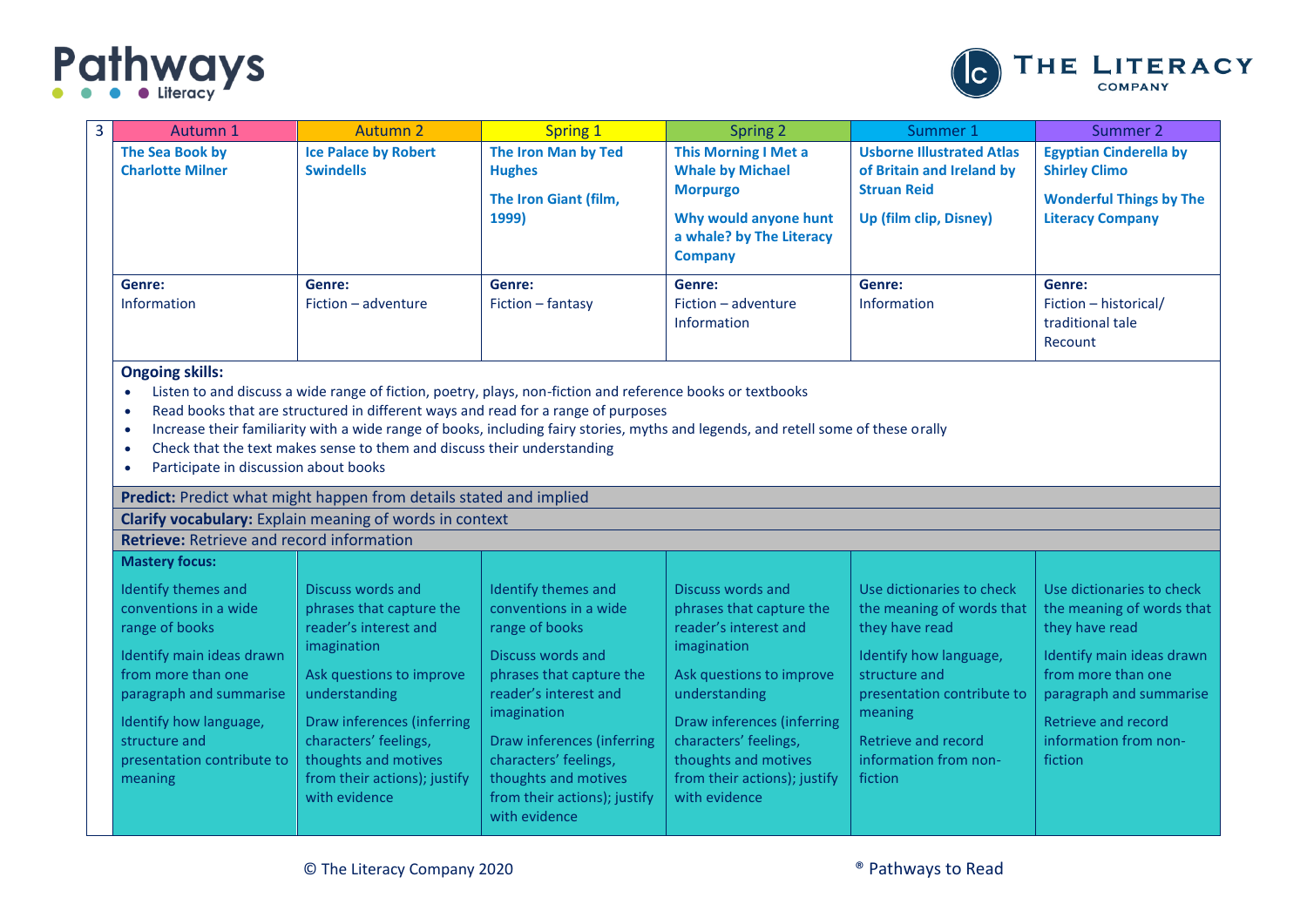



### **Pathways to Read Overview of objectives – Year 3**

**Reading skills Au1 Au2 Sp1 Sp2 Su1 Su2 Ongoing skills:** • Listen to and discuss a wide range of fiction, poetry, plays, non-fiction and reference books or textbooks • Read books that are structured in different ways and read for a range of purposes • Increase their familiarity with a wide range of books, including fairy stories, myths and legends, and retelling some of these orally • Check that the text makes sense to them and discuss their understanding • Participate in discussion about books **Core skills:** • Predict what might happen from details stated and implied (2e) • Explain meaning of words in context (2a) • Retrieve and record information (2b) ✓ ✓ ✓ ✓ ✓ ✓ **Mastery focus:** Use dictionaries to check the meaning of words that they have read  $\Box$ Identify themes and conventions in a wide range of books  $\vert \checkmark \vert \checkmark$ Discuss words and phrases that capture the reader's interest and  $\bigcup_{i=1}^n$   $\bigcup_{i=1}^n$   $\bigcup_{i=1}^n$   $\bigcup_{i=1}^n$   $\bigcup_{i=1}^n$   $\bigcup_{i=1}^n$   $\bigcup_{i=1}^n$   $\bigcup_{i=1}^n$   $\bigcup_{i=1}^n$   $\bigcup_{i=1}^n$   $\bigcup_{i=1}^n$   $\bigcup_{i=1}^n$  Ask questions to improve understanding  $\begin{array}{ccc} \vert & \vert & \vert & \vert \end{array}$ Draw inferences (inferring characters' feelings, thoughts and motives from their actions); justify with evidence (2d) Identify main ideas drawn from more than one paragraph and summarise  $\left\{\bigtimes\left[\begin{array}{c} \ \ \end{array}\right] \left\{\right.\right\} \left\{\left.\right\}$ Identify how language, structure and presentation contribute to meaning  $\left\{\left\downarrow\right\}$   $\left\{\left\downarrow\right\}$   $\left\{\left\downarrow\right\}$   $\left\{\left\downarrow\right\}$   $\left\{\left\downarrow\right\}$   $\left\{\left\downarrow\right\}$   $\left\{\left\downarrow\right\}$   $\left\{\left\downarrow\right\}$   $\left\{\left\downarrow\right\}$   $\left\{\left\downarrow\right\}$ Retrieve and record information from non-fiction (2b)

These skills are covered through *Pathways to Write* and *Pathways to Write Poetry units:*

Prepare poems and plays to read aloud and perform Recognise some different forms of poetry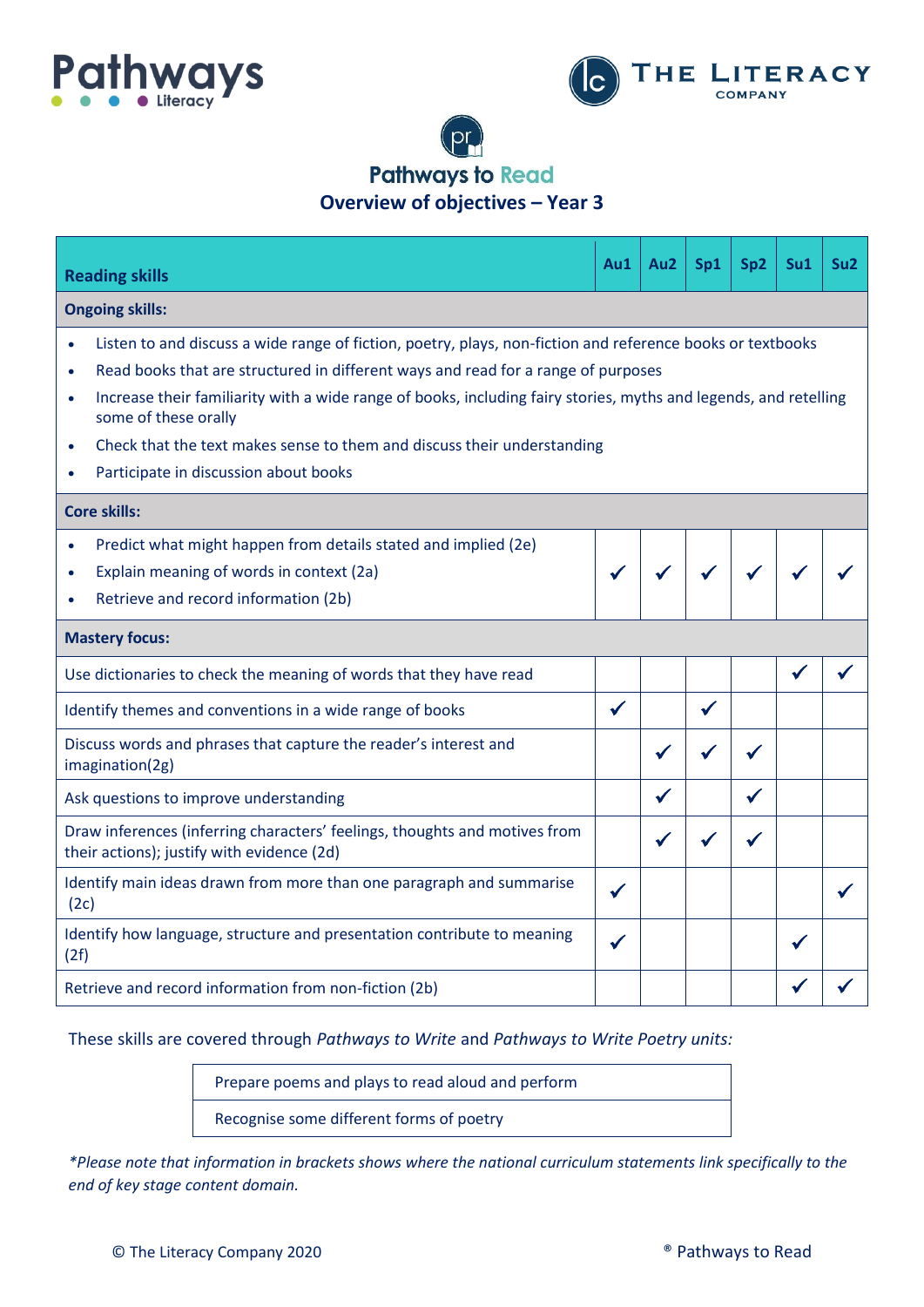

| 4 | Autumn 1                                                                                                                                                                                                                                                                                                                                                                                                                                                                                                      | <b>Autumn 2</b>                                                                                                                                                                                                                                                                                     | <b>Spring 1</b>                                                                                                                                                                                                                | <b>Spring 2</b>                                                                                                                                                                                                       | Summer 1                                                                                                                                                                                                                         | Summer 2                                                                                                                                                                         |  |  |  |
|---|---------------------------------------------------------------------------------------------------------------------------------------------------------------------------------------------------------------------------------------------------------------------------------------------------------------------------------------------------------------------------------------------------------------------------------------------------------------------------------------------------------------|-----------------------------------------------------------------------------------------------------------------------------------------------------------------------------------------------------------------------------------------------------------------------------------------------------|--------------------------------------------------------------------------------------------------------------------------------------------------------------------------------------------------------------------------------|-----------------------------------------------------------------------------------------------------------------------------------------------------------------------------------------------------------------------|----------------------------------------------------------------------------------------------------------------------------------------------------------------------------------------------------------------------------------|----------------------------------------------------------------------------------------------------------------------------------------------------------------------------------|--|--|--|
|   | <b>A World Full of Animal</b><br><b>Stories: 50 Folk Tales and</b><br><b>Legends by Angela</b><br><b>McAllister</b>                                                                                                                                                                                                                                                                                                                                                                                           | <b>DK Findout! Volcanoes by</b><br><b>The Train to Impossible</b><br><b>Places by P.G. Bell</b><br><b>Maria Gill</b>                                                                                                                                                                                |                                                                                                                                                                                                                                | Ariki and the Island of<br><b>Wonders by Nicola Davies</b>                                                                                                                                                            | <b>Fantastically Great</b><br><b>Women who Saved the</b><br><b>Planet by Kate Pankhurst</b>                                                                                                                                      | <b>A Myth-Hunter's Travel</b><br><b>Guide by The Literacy</b><br><b>Company by The</b><br><b>Literacy Company</b>                                                                |  |  |  |
|   |                                                                                                                                                                                                                                                                                                                                                                                                                                                                                                               |                                                                                                                                                                                                                                                                                                     |                                                                                                                                                                                                                                |                                                                                                                                                                                                                       | <b>Plastic Pollution by The</b><br><b>Literacy Company</b>                                                                                                                                                                       |                                                                                                                                                                                  |  |  |  |
|   | Genre:                                                                                                                                                                                                                                                                                                                                                                                                                                                                                                        | Genre:                                                                                                                                                                                                                                                                                              | Genre:                                                                                                                                                                                                                         | Genre:                                                                                                                                                                                                                | Genre:                                                                                                                                                                                                                           | Genre:                                                                                                                                                                           |  |  |  |
|   | Fiction: traditional tales                                                                                                                                                                                                                                                                                                                                                                                                                                                                                    | Fiction: fantasy                                                                                                                                                                                                                                                                                    | Information                                                                                                                                                                                                                    | Fiction: adventure                                                                                                                                                                                                    | Recount: biography<br>Information                                                                                                                                                                                                | Information                                                                                                                                                                      |  |  |  |
|   | <b>Ongoing skills:</b>                                                                                                                                                                                                                                                                                                                                                                                                                                                                                        |                                                                                                                                                                                                                                                                                                     |                                                                                                                                                                                                                                |                                                                                                                                                                                                                       |                                                                                                                                                                                                                                  |                                                                                                                                                                                  |  |  |  |
|   | Listen to and discuss a wide range of fiction, poetry, plays, non-fiction and reference books or textbooks<br>Read books that are structured in different ways and read for a range of purposes<br>$\bullet$<br>Increase their familiarity with a wide range of books, including fairy stories, myths and legends, and retell some of these orally<br>$\bullet$<br>Check that the text makes sense to them and discuss their understanding<br>$\bullet$<br>Participate in discussion about books<br>$\bullet$ |                                                                                                                                                                                                                                                                                                     |                                                                                                                                                                                                                                |                                                                                                                                                                                                                       |                                                                                                                                                                                                                                  |                                                                                                                                                                                  |  |  |  |
|   |                                                                                                                                                                                                                                                                                                                                                                                                                                                                                                               | Predict: Predict what might happen from details stated and implied                                                                                                                                                                                                                                  |                                                                                                                                                                                                                                |                                                                                                                                                                                                                       |                                                                                                                                                                                                                                  |                                                                                                                                                                                  |  |  |  |
|   |                                                                                                                                                                                                                                                                                                                                                                                                                                                                                                               | Clarify vocabulary: Give / explain the meaning of words in context                                                                                                                                                                                                                                  |                                                                                                                                                                                                                                |                                                                                                                                                                                                                       |                                                                                                                                                                                                                                  |                                                                                                                                                                                  |  |  |  |
|   | <b>Retrieve: Retrieve and record information</b>                                                                                                                                                                                                                                                                                                                                                                                                                                                              |                                                                                                                                                                                                                                                                                                     |                                                                                                                                                                                                                                |                                                                                                                                                                                                                       |                                                                                                                                                                                                                                  |                                                                                                                                                                                  |  |  |  |
|   | <b>Mastery focus:</b>                                                                                                                                                                                                                                                                                                                                                                                                                                                                                         |                                                                                                                                                                                                                                                                                                     |                                                                                                                                                                                                                                |                                                                                                                                                                                                                       |                                                                                                                                                                                                                                  |                                                                                                                                                                                  |  |  |  |
|   | Ask questions to improve<br>understanding<br>Draw inferences (inferring<br>characters' feelings,<br>thoughts and motives<br>from their actions); justify<br>with evidence                                                                                                                                                                                                                                                                                                                                     | Discuss words and<br>phrases that capture the<br>reader's interest and<br>imagination<br>Draw inferences (inferring<br>characters' feelings,<br>thoughts and motives<br>from their actions); justify<br>with evidence<br>Identify main ideas drawn<br>from more than one<br>paragraph and summarise | Use dictionaries to check<br>the meaning of words that<br>they have read<br>Identify how language,<br>structure and<br>presentation contribute to<br>meaning<br><b>Retrieve and record</b><br>information from non-<br>fiction | Discuss words and<br>phrases that capture the<br>reader's interest and<br>imagination<br>Draw inferences (inferring<br>characters' feelings,<br>thoughts and motives<br>from their actions); justify<br>with evidence | Identify themes and<br>conventions in a wide<br>range of books<br>Identify main ideas drawn<br>from more than one<br>paragraph and summarise<br>Identify how language,<br>structure and<br>presentation contribute to<br>meaning | Use dictionaries to check<br>the meaning of words that<br>they have read<br>Ask questions to improve<br>understanding<br>Retrieve and record<br>information from non-<br>fiction |  |  |  |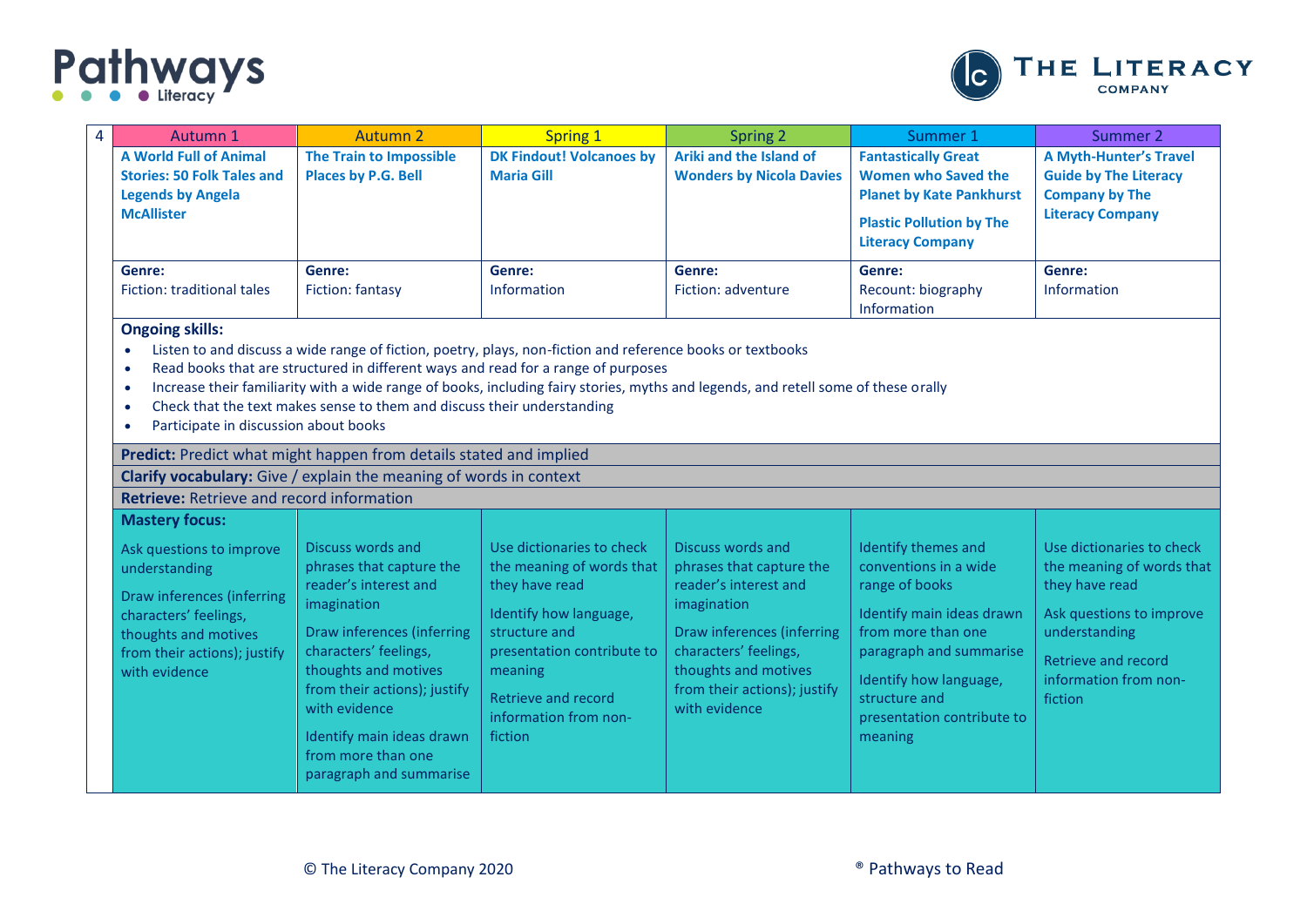





**Overview of objectives – Year 4**

| <b>Reading skills</b>                                                                                                                                 | Au1          | Au <sub>2</sub> | Sp1 | Sp <sub>2</sub> | Su <sub>1</sub> | Su <sub>2</sub> |  |  |
|-------------------------------------------------------------------------------------------------------------------------------------------------------|--------------|-----------------|-----|-----------------|-----------------|-----------------|--|--|
| <b>Ongoing skills:</b>                                                                                                                                |              |                 |     |                 |                 |                 |  |  |
| Listen to and discuss a wide range of fiction, poetry, plays, non-fiction and reference books or textbooks<br>$\bullet$                               |              |                 |     |                 |                 |                 |  |  |
| Read books that are structured in different ways and read for a range of purposes<br>$\bullet$                                                        |              |                 |     |                 |                 |                 |  |  |
| Increase their familiarity with a wide range of books, including fairy stories, myths and legends, and retelling<br>$\bullet$<br>some of these orally |              |                 |     |                 |                 |                 |  |  |
| Check that the text makes sense to them and discuss their understanding<br>$\bullet$                                                                  |              |                 |     |                 |                 |                 |  |  |
| Participate in discussion about books<br>۰                                                                                                            |              |                 |     |                 |                 |                 |  |  |
| <b>Core skills:</b>                                                                                                                                   |              |                 |     |                 |                 |                 |  |  |
| Predict what might happen from details stated and implied (2e)<br>$\bullet$                                                                           |              |                 |     |                 |                 |                 |  |  |
| Explain meaning of words in context (2a)<br>$\bullet$                                                                                                 |              |                 |     |                 |                 |                 |  |  |
| Retrieve and record information (2b)                                                                                                                  |              |                 |     |                 |                 |                 |  |  |
| <b>Mastery focus:</b>                                                                                                                                 |              |                 |     |                 |                 |                 |  |  |
| Use dictionaries to check the meaning of words that they have read                                                                                    |              |                 | ✔   |                 |                 |                 |  |  |
| Identify themes and conventions in a wide range of books                                                                                              |              |                 |     |                 | $\checkmark$    |                 |  |  |
| Discuss words and phrases that capture the reader's interest and<br>imagination (2g)                                                                  |              | $\checkmark$    |     | $\checkmark$    |                 |                 |  |  |
| Ask questions to improve understanding                                                                                                                | $\checkmark$ |                 |     |                 |                 |                 |  |  |
| Draw inferences (inferring characters' feelings, thoughts and motives from<br>their actions); justify with evidence (2d)                              |              |                 |     |                 |                 |                 |  |  |
| Identify main ideas drawn from more than one paragraph and summarise<br>(2c)                                                                          |              |                 |     |                 |                 |                 |  |  |
| Identify how language, structure and presentation contribute to meaning<br>(2f)                                                                       |              |                 |     |                 |                 |                 |  |  |
| Retrieve and record information from non-fiction (2b)                                                                                                 |              |                 |     |                 |                 |                 |  |  |

These skills are covered through *Pathways to Write* and *Pathways to Write Poetry units:*

Prepare poems and plays to read aloud and perform Recognise some different forms of poetry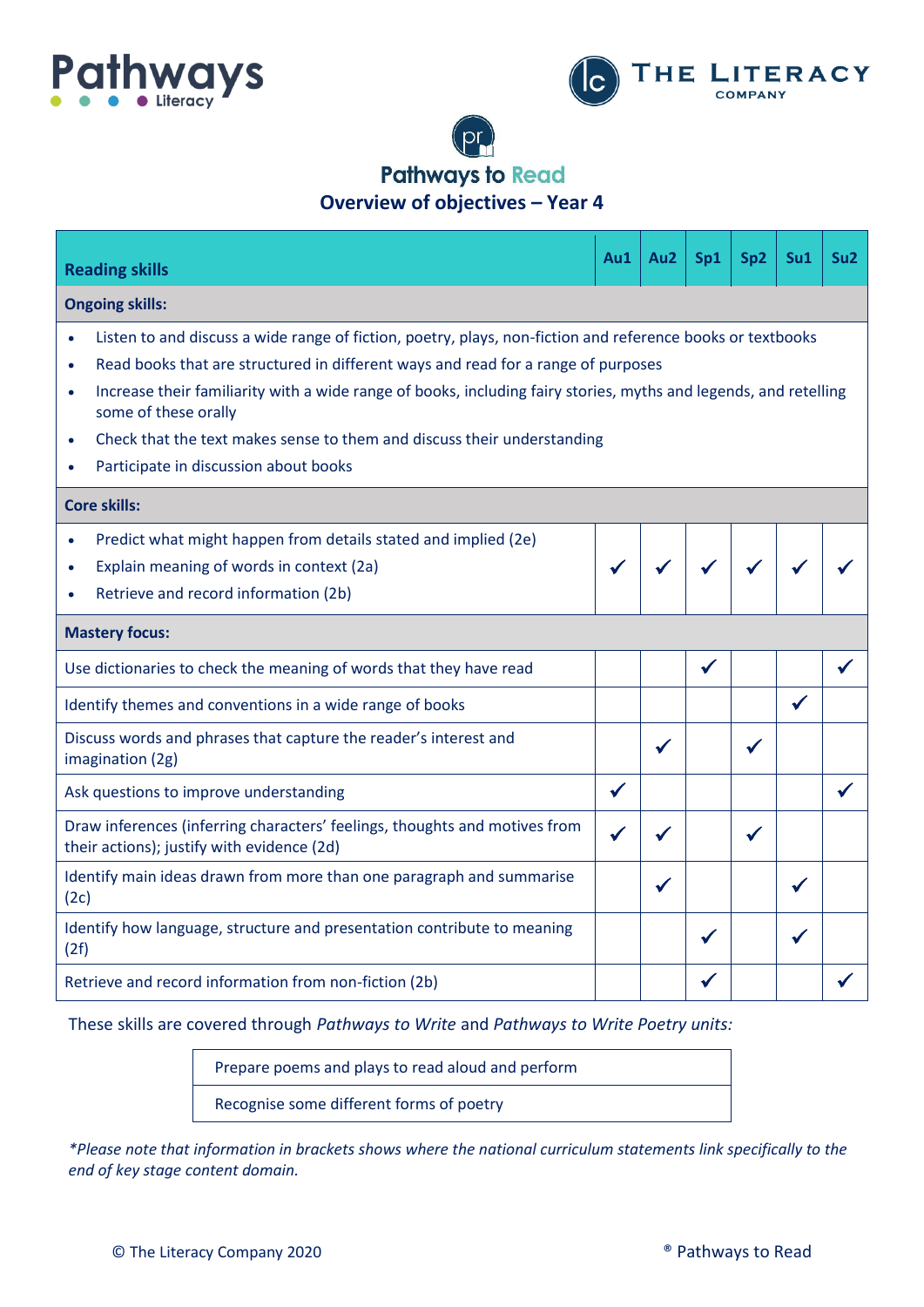

| 5 | Autumn 1                                                                                                                                                                                                                                                                                                                                                                                                                                                                                                                                                                                                                                                                                                                       | <b>Autumn 2</b>                                                                                                                                                                                                        | <b>Spring 1</b>                                                                                                                                                             | <b>Spring 2</b>                                                                                                                                                                                                    | Summer 1                                                                                                                                                                                                         | Summer 2                                                                                                                                                                                                                                                        |  |  |  |  |
|---|--------------------------------------------------------------------------------------------------------------------------------------------------------------------------------------------------------------------------------------------------------------------------------------------------------------------------------------------------------------------------------------------------------------------------------------------------------------------------------------------------------------------------------------------------------------------------------------------------------------------------------------------------------------------------------------------------------------------------------|------------------------------------------------------------------------------------------------------------------------------------------------------------------------------------------------------------------------|-----------------------------------------------------------------------------------------------------------------------------------------------------------------------------|--------------------------------------------------------------------------------------------------------------------------------------------------------------------------------------------------------------------|------------------------------------------------------------------------------------------------------------------------------------------------------------------------------------------------------------------|-----------------------------------------------------------------------------------------------------------------------------------------------------------------------------------------------------------------------------------------------------------------|--|--|--|--|
|   | <b>Goodnight Stories for</b><br><b>Rebel Girls by Elena</b><br>Favilli                                                                                                                                                                                                                                                                                                                                                                                                                                                                                                                                                                                                                                                         | <b>Hansel and Gretel by Neil</b><br>Gaiman                                                                                                                                                                             | <b>Odd and the frost giants</b><br>by Neil Gaiman                                                                                                                           | <b>Exploring Space by The</b><br><b>Literacy Company</b><br><b>Planet Unknown by</b><br><b>Shawn Wang (film)</b>                                                                                                   | The Last Wild by Piers<br><b>Torday</b><br>Pollution - a look behind<br>the scenes by The<br><b>Literacy Company</b>                                                                                             |                                                                                                                                                                                                                                                                 |  |  |  |  |
|   | Genre:<br>Recount: biography                                                                                                                                                                                                                                                                                                                                                                                                                                                                                                                                                                                                                                                                                                   | Genre:<br>Fiction: traditional tale                                                                                                                                                                                    | Genre:<br>Fiction: myths and<br>legends                                                                                                                                     | Genre:<br>Information<br>Film                                                                                                                                                                                      | Genre:<br>Fiction: contemporary<br>Persuasion/ Information                                                                                                                                                       | Genre:<br>Fiction: books from other<br>cultures and traditions                                                                                                                                                                                                  |  |  |  |  |
|   | Continue to read and discuss an increasingly wide range of fiction, poetry, plays, non-fiction and reference books or textbooks<br>$\bullet$<br>Read books that are structured in different ways and read for a range of purposes<br>$\bullet$<br>Increase their familiarity with a wide range of books, including myths, legends and traditional stories, modern fiction, fiction from our literary heritage, and books from<br>$\bullet$<br>other cultures and traditions<br>Participate in discussion about books<br>$\bullet$<br>Ask questions to improve understanding<br>$\bullet$<br>Explain and discuss understanding of reading<br>$\bullet$<br>Provide reasoned justifications for views<br>Recommend books to peers |                                                                                                                                                                                                                        |                                                                                                                                                                             |                                                                                                                                                                                                                    |                                                                                                                                                                                                                  |                                                                                                                                                                                                                                                                 |  |  |  |  |
|   |                                                                                                                                                                                                                                                                                                                                                                                                                                                                                                                                                                                                                                                                                                                                | Predict: Predict what might happen from details stated and implied                                                                                                                                                     |                                                                                                                                                                             |                                                                                                                                                                                                                    |                                                                                                                                                                                                                  |                                                                                                                                                                                                                                                                 |  |  |  |  |
|   |                                                                                                                                                                                                                                                                                                                                                                                                                                                                                                                                                                                                                                                                                                                                | Clarify vocabulary: Explore the meaning of words in context                                                                                                                                                            |                                                                                                                                                                             |                                                                                                                                                                                                                    |                                                                                                                                                                                                                  |                                                                                                                                                                                                                                                                 |  |  |  |  |
|   |                                                                                                                                                                                                                                                                                                                                                                                                                                                                                                                                                                                                                                                                                                                                | Retrieve: Retrieve, record and present information                                                                                                                                                                     |                                                                                                                                                                             |                                                                                                                                                                                                                    |                                                                                                                                                                                                                  |                                                                                                                                                                                                                                                                 |  |  |  |  |
|   | <b>Mastery focus:</b><br>Draw inferences (inferring<br>characters' feelings,<br>thoughts and motives<br>from their actions); justify<br>with evidence<br>Make comparisons within<br>and across books                                                                                                                                                                                                                                                                                                                                                                                                                                                                                                                           | Evaluate authors'<br>language choice, including<br>figurative language<br><b>Identify and discuss</b><br>themes and conventions<br>Summarise main ideas<br>from more than one<br>paragraph, identifying key<br>details | Make comparisons within<br>and across books<br>Draw inferences (inferring<br>characters' feelings,<br>thoughts and motives<br>from their actions); justify<br>with evidence | Summarise main ideas<br>from more than one<br>paragraph, identifying key<br>details<br>Distinguish between fact<br>and opinion<br>Identify how language,<br>structure and<br>presentation contribute to<br>meaning | Draw inferences (inferring<br>characters' feelings,<br>thoughts and motives<br>from their actions); justify<br>with evidence<br>Identify how language,<br>structure and<br>presentation contribute to<br>meaning | Evaluate authors'<br>language choice, including<br>figurative language<br>Draw inferences (inferring<br>characters' feelings,<br>thoughts and motives<br>from their actions); justify<br>with evidence<br><b>Identify and discuss</b><br>themes and conventions |  |  |  |  |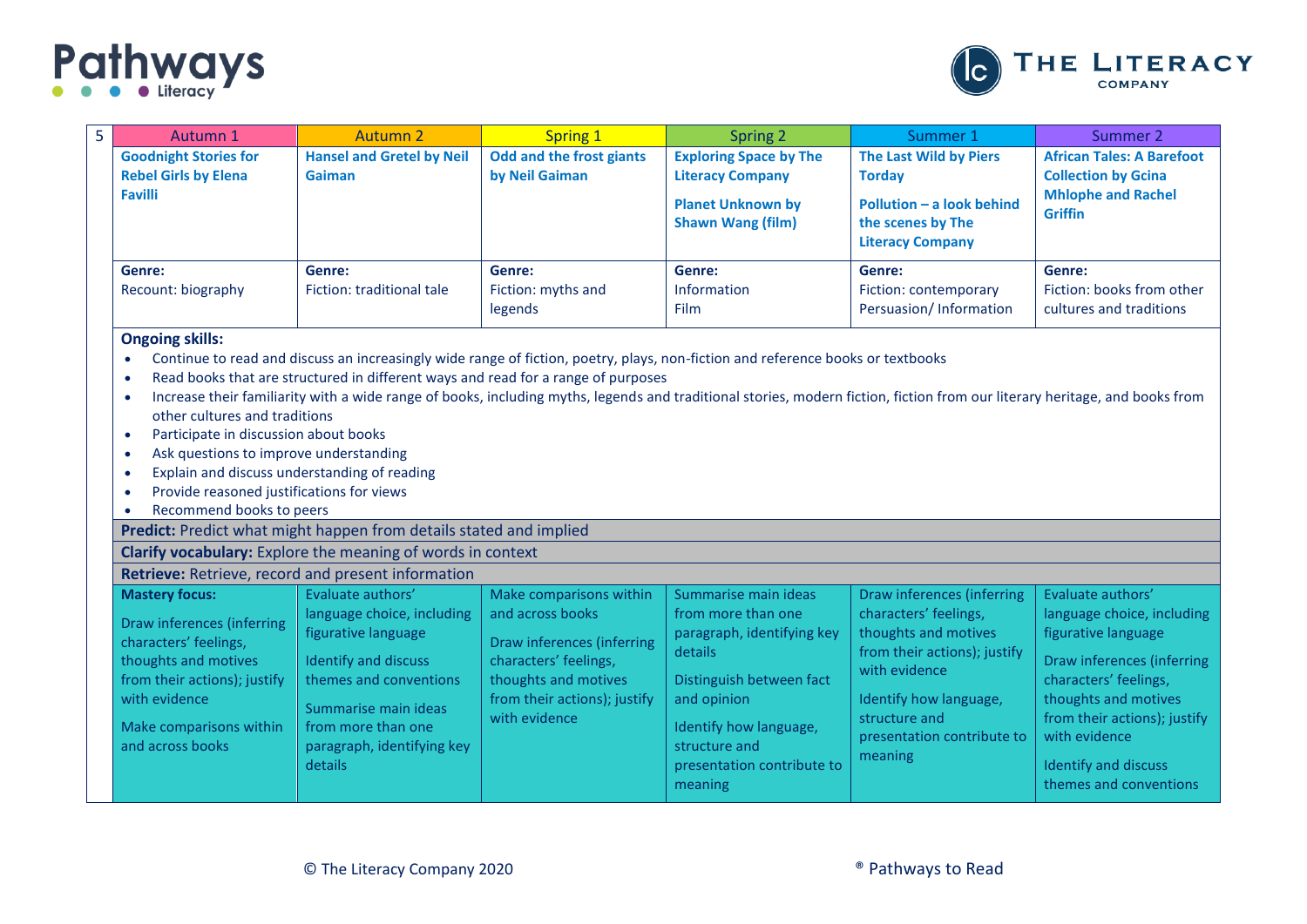



**Pathways to Read** 

**Overview of objectives – Year 5**

|           | <b>Reading skills</b>                                                                                                                                                                                        | Au1          | Au2          | Sp1          | Sp2 | Su1          | Su <sub>2</sub> |  |  |
|-----------|--------------------------------------------------------------------------------------------------------------------------------------------------------------------------------------------------------------|--------------|--------------|--------------|-----|--------------|-----------------|--|--|
|           | <b>Ongoing skills:</b>                                                                                                                                                                                       |              |              |              |     |              |                 |  |  |
| $\bullet$ | Continue to read and discuss an increasingly wide range of fiction, poetry, plays, non-fiction and reference<br>books or textbooks                                                                           |              |              |              |     |              |                 |  |  |
| $\bullet$ | Read books that are structured in different ways and read for a range of purposes                                                                                                                            |              |              |              |     |              |                 |  |  |
| $\bullet$ | Increase their familiarity with a wide range of books, including myths, legends and traditional stories, modern<br>fiction, fiction from our literary heritage, and books from other cultures and traditions |              |              |              |     |              |                 |  |  |
| $\bullet$ | Participate in discussion about books                                                                                                                                                                        |              |              |              |     |              |                 |  |  |
| $\bullet$ | Explain and discuss understanding of reading                                                                                                                                                                 |              |              |              |     |              |                 |  |  |
| $\bullet$ | Provide reasoned justifications for views                                                                                                                                                                    |              |              |              |     |              |                 |  |  |
| $\bullet$ | Recommend books to peers                                                                                                                                                                                     |              |              |              |     |              |                 |  |  |
|           | <b>Core skills:</b>                                                                                                                                                                                          |              |              |              |     |              |                 |  |  |
| $\bullet$ | Predict what might happen from details stated and implied (2e)                                                                                                                                               |              |              |              |     |              |                 |  |  |
| $\bullet$ | Explore meaning of words in context (2a)                                                                                                                                                                     |              |              | $\sqrt{2}$   |     |              |                 |  |  |
| $\bullet$ | Retrieve, record and present information (2b)                                                                                                                                                                |              |              |              |     |              |                 |  |  |
| $\bullet$ | Ask questions to improve understanding                                                                                                                                                                       |              |              |              |     |              |                 |  |  |
|           | <b>Mastery focus:</b>                                                                                                                                                                                        |              |              |              |     |              |                 |  |  |
|           | Identify and discuss themes and conventions                                                                                                                                                                  |              | $\checkmark$ |              |     |              |                 |  |  |
|           | Make comparisons within and across books (2h)                                                                                                                                                                |              |              | $\checkmark$ |     |              |                 |  |  |
|           | Draw inferences (inferring characters' feelings, thoughts and motives from<br>their actions); justify with evidence (2d)                                                                                     | ✔            |              |              |     |              |                 |  |  |
|           | Summarise main ideas from more than one paragraph, identifying key<br>details (2c)                                                                                                                           |              |              |              |     |              |                 |  |  |
| (2f)      | Identify how language, structure and presentation contribute to meaning                                                                                                                                      |              |              |              |     |              |                 |  |  |
|           | Evaluate authors' language choice, including figurative language (2g)                                                                                                                                        | $\checkmark$ |              | √            |     |              |                 |  |  |
|           | Distinguish between fact and opinion (2d)                                                                                                                                                                    |              | $\checkmark$ |              |     | $\checkmark$ |                 |  |  |

These skills are covered through *Pathways to Write* and *Pathways to Write Poetry units:*

Learn poetry by heart Prepare poems and plays for performance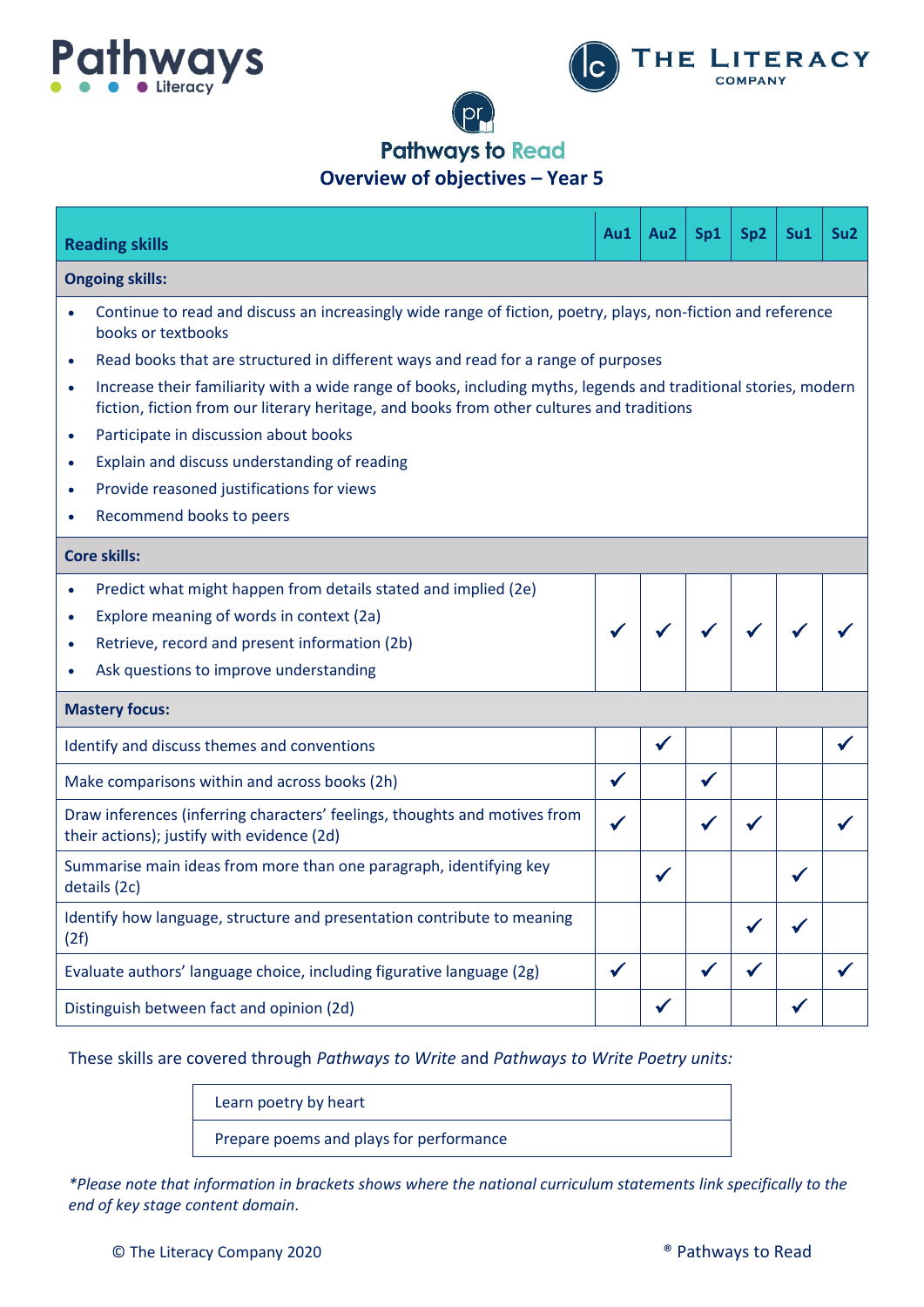

| 6 | Autumn 1                                                                                                                                                                                                                                                                                                                                                                                                                                                                                                                                                                                                                                                                                                                                                                 | <b>Autumn 2</b>                                                                                                                                      | Spring 1                                                                                                                                                                                                                                              | Spring 2                                                                                                                                                                                                                                                                                   | Summer 1                                                                                                                                                                        | Summer 2                                                                                                                                                                                                                                                        |  |  |  |  |
|---|--------------------------------------------------------------------------------------------------------------------------------------------------------------------------------------------------------------------------------------------------------------------------------------------------------------------------------------------------------------------------------------------------------------------------------------------------------------------------------------------------------------------------------------------------------------------------------------------------------------------------------------------------------------------------------------------------------------------------------------------------------------------------|------------------------------------------------------------------------------------------------------------------------------------------------------|-------------------------------------------------------------------------------------------------------------------------------------------------------------------------------------------------------------------------------------------------------|--------------------------------------------------------------------------------------------------------------------------------------------------------------------------------------------------------------------------------------------------------------------------------------------|---------------------------------------------------------------------------------------------------------------------------------------------------------------------------------|-----------------------------------------------------------------------------------------------------------------------------------------------------------------------------------------------------------------------------------------------------------------|--|--|--|--|
|   | <b>When we were Warriors</b><br>by Emma Carroll                                                                                                                                                                                                                                                                                                                                                                                                                                                                                                                                                                                                                                                                                                                          | Into the Jungle by<br><b>Katherine Rundell</b><br><b>Martha's Suitcase by The</b><br><b>Literacy Company</b>                                         | <b>The Happy Prince and</b><br><b>Other Tales by Oscar</b><br><b>Wilde</b>                                                                                                                                                                            | <b>The Explorer by Katherine</b><br><b>Rundell</b><br><b>Exploring the Amazon by</b><br><b>The Literacy Company</b>                                                                                                                                                                        | <b>Great Adventurers by</b><br><b>Alastair Humphreys</b>                                                                                                                        | <b>Sky Chasers by Emma</b><br><b>Carroll</b>                                                                                                                                                                                                                    |  |  |  |  |
|   | Genre:<br>Fiction: historical                                                                                                                                                                                                                                                                                                                                                                                                                                                                                                                                                                                                                                                                                                                                            | Genre:<br>Fiction: classic<br>Recount/Information                                                                                                    | Genre:<br>Fiction: classic                                                                                                                                                                                                                            | Genre:<br>Fiction: contemporary<br>Information                                                                                                                                                                                                                                             | Genre:<br>Information                                                                                                                                                           | Genre:<br>Fiction: adventure                                                                                                                                                                                                                                    |  |  |  |  |
|   | <b>Ongoing skills:</b><br>Continue to read and discuss an increasingly wide range of fiction, poetry, plays, non-fiction and reference books or textbooks<br>Read books that are structured in different ways and reading for a range of purposes<br>$\bullet$<br>Increase their familiarity with a wide range of books, including myths, legends and traditional stories, modern fiction, fiction from our literary heritage, and books from<br>$\bullet$<br>other cultures and traditions<br>Participate in discussion about books<br>$\bullet$<br>Ask questions to improve understanding<br>$\bullet$<br>Explain and discuss understanding of reading<br>$\bullet$<br>Provide reasoned justifications for views<br>$\bullet$<br>Recommend books to peers<br>$\bullet$ |                                                                                                                                                      |                                                                                                                                                                                                                                                       |                                                                                                                                                                                                                                                                                            |                                                                                                                                                                                 |                                                                                                                                                                                                                                                                 |  |  |  |  |
|   |                                                                                                                                                                                                                                                                                                                                                                                                                                                                                                                                                                                                                                                                                                                                                                          | Predict: Predicting what might happen from details stated and implied                                                                                |                                                                                                                                                                                                                                                       |                                                                                                                                                                                                                                                                                            |                                                                                                                                                                                 |                                                                                                                                                                                                                                                                 |  |  |  |  |
|   |                                                                                                                                                                                                                                                                                                                                                                                                                                                                                                                                                                                                                                                                                                                                                                          | Clarify vocabulary: Explore the meaning of words in context                                                                                          |                                                                                                                                                                                                                                                       |                                                                                                                                                                                                                                                                                            |                                                                                                                                                                                 |                                                                                                                                                                                                                                                                 |  |  |  |  |
|   | Retrieve: Retrieve, record and present information                                                                                                                                                                                                                                                                                                                                                                                                                                                                                                                                                                                                                                                                                                                       |                                                                                                                                                      |                                                                                                                                                                                                                                                       |                                                                                                                                                                                                                                                                                            |                                                                                                                                                                                 |                                                                                                                                                                                                                                                                 |  |  |  |  |
|   | <b>Mastery focus:</b><br>Draw inferences (inferring<br>characters' feelings,<br>thoughts and motives<br>from their actions); justify<br>with evidence<br>Make comparisons within<br>and across books<br>Evaluate authors'<br>language choice, including<br>figurative language                                                                                                                                                                                                                                                                                                                                                                                                                                                                                           | <b>Identify and discuss</b><br>themes and conventions<br>Summarise main ideas,<br>identifying key details<br>Distinguish between fact<br>and opinion | Draw inferences (inferring<br>characters' feelings,<br>thoughts and motives<br>from their actions); justify<br>with evidence<br>Evaluate authors'<br>language choice, including<br>figurative language<br>Make comparisons within<br>and across books | Draw inferences (inferring<br>characters' feelings,<br>thoughts and motives<br>from their actions); justify<br>with evidence<br>Identify how language,<br>structure and<br>presentation contribute to<br>meaning<br>Evaluate authors'<br>language choice, including<br>figurative language | Summarise main ideas,<br>identifying key details<br>Identify how language,<br>structure and<br>presentation contribute to<br>meaning<br>Distinguish between fact<br>and opinion | <b>Identify and discuss</b><br>themes and conventions<br>Draw inferences (inferring<br>characters' feelings,<br>thoughts and motives<br>from their actions); justify<br>with evidence<br>Evaluate authors'<br>language choice, including<br>figurative language |  |  |  |  |